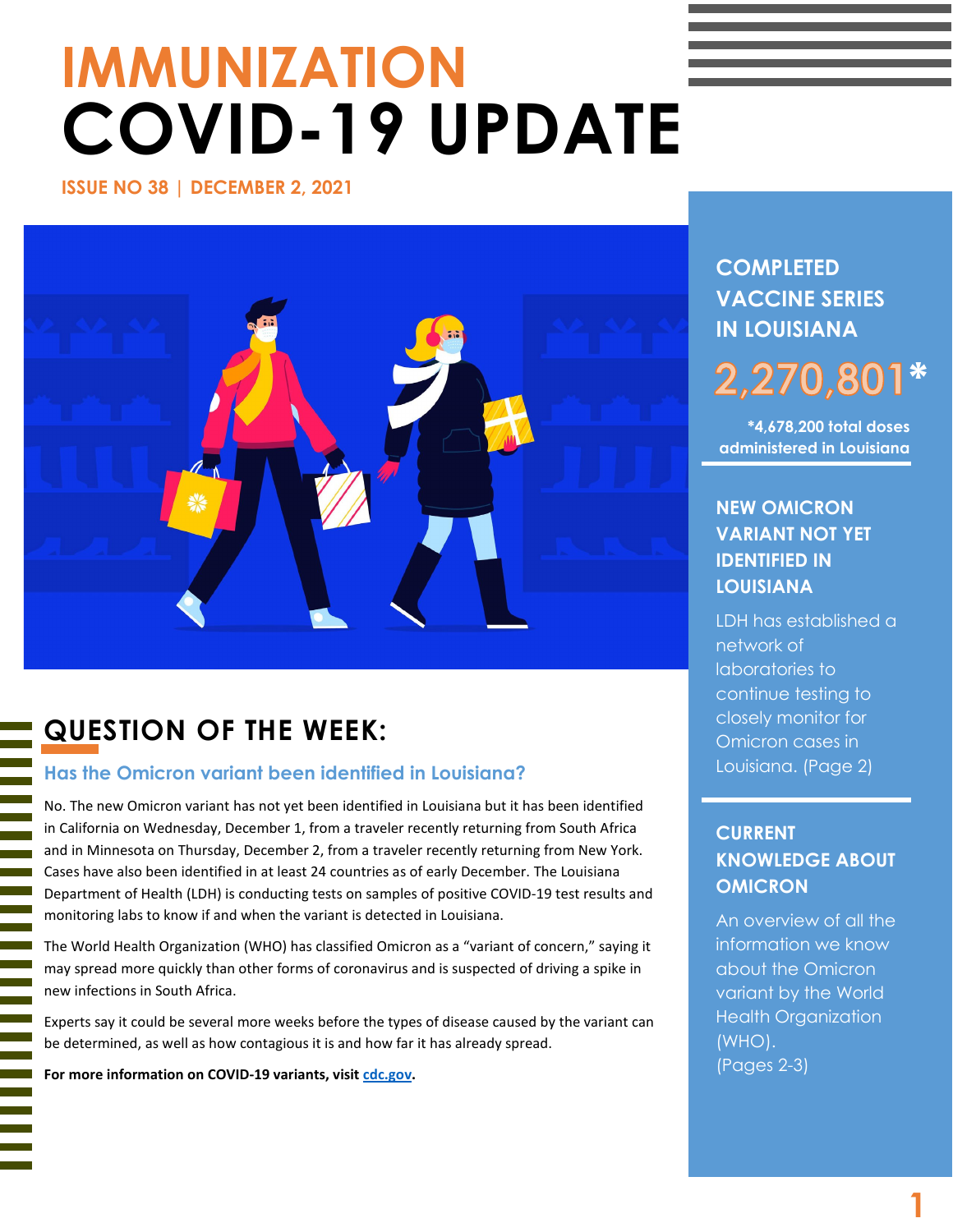# **WEEKLY COVID-19 VACCINE UPDATE**

## **New Omicron Variant Not Yet Identified in Louisiana, LDH Continues to Monitor Situation**



**On November 26, 2021, the World Health Organization (WHO) classified a new variant, B.1.1.529, as a Variant of Concern and named it Omicron.** This new variant was first reported to the WHO by government officials in South

Africa, and the number of cases of this variant appears to be increasing throughout the Republic of South Africa. On Wednesday, December 1, the first case of the Omicron variant was detected in California by an infected traveler returning from South Africa. Another case has been reported from Minnesota on Thursday, December 2, from a traveler returning from New York. Cases have also been identified in at least 24 countries as of Wednesday, December 1, 2021.

New information is still emerging, but Omicron includes multiple mutations across the SARS-CoV-2 genome, some of which may have concerning public health implications. There is concern this new variant may be more transmissible than previous strains and that Omicron may carry an increased risk of re-infection, compared to other variants of concern. In the coming days, all can expect to learn more about Omicron.

The Louisiana Department of Health (LDH) has established a network of laboratories to conduct genomic sequencing on a sample of positive SARS-CoV-2 specimens in order to track circulating SARS-CoV-2 lineages, including newly emerging variants such as Omicron. Epidemiologists, laboratorians, and researchers will continue to closely monitor this data in order to identify Omicron cases in Louisiana.

In addition, it appears that one widely used PCR test platform (ThermoFisher TaqPath), is not detecting one of the three target genes (S gene dropout or S gene target failure). As a result, this test can be used as a marker for this variant, pending sequencing confirmation.

In order to rapidly detect Omicron cases, LDH is asking health care providers to assist in the following ways:

- **Health care providers should perform a PCR test on all travelers returning from Southern Africa** immediately after their return and, if negative, again 3-5 days later.
	- For facilities that do not have access to the platform which detects the S gene drop out (namely the ThermoFisher TaqPath), the Infectious Disease Epidemiology Section (IDEpi) of the Office of Public Health requests that a second specimen be collected for testing at the state laboratory. Call

the IDEpi clinicians' hotline at 800-256-2748 to assist with specimen submission.

- **Healthcare providers should perform a PCR test on all travelers returning from all other international destinations**, regardless of symptoms, vaccination status or recent history of COVID-19 infection, 3-5 days after their return to the U.S.
- **Laboratories with the ability to detect S gene target failures (namely the ThermoFisher TaqPath) should immediately report** these cases, regardless of travel history, to the IDEpi clinicians' hotline at 800-256-2748.

"The time to prepare is now," said State Health Officer Dr. Joseph Kanter. "The best way to prepare and prevent a future COVID surge is for everyone 5 years of age and older to get vaccinated and for everyone 18 years of age and older to get a booster. If you are eligible and have not yet joined the more than 2.5 million Louisianians who have done so already, go get the COVID vaccine today.

"Now that we are entering the winter holiday season, it's also more important than ever to use those public health tools we know work – mask according to applicable guidelines, practice good hand hygiene, and get tested and stay home if you are sick," said Dr. Kanter.

Everyone aged 5 and older is eligible for the COVID-19 vaccine in Louisiana. The vaccines are widely available at more than 1,000 locations in all of Louisiana's 64 parishes, including at pharmacies, hospitals, healthcare clinics, and doctor's offices.

#### **Current Knowledge about Omicron**

**Transmissibility: It is not yet clear whether Omicron is more transmissible compared to other variants**, including Delta. The number of people testing positive has risen in areas of South Africa affected by this variant, but epidemiologic studies are underway to understand if it is because of Omicron or other factors.

**Severity of Disease: It is not yet clear whether infection with Omicron causes more severe disease compared to infections with other variants**, including Delta. Preliminary data suggests that there are increasing rates of hospitalization in South Africa, but this may be due to increasing overall numbers of people becoming infected, rather than a result of specific infection with Omicron. There is currently no information to suggest that symptoms associated with Omicron are different from those of other variants.

**Effectiveness of Prior SARS-CoV-2 Infection: Preliminary evidence suggests there may be an increased risk of reinfection with Omicron** (i.e., people who have previously had COVID-19 could become reinfected more easily with Omicron), as compared to other variants of concern, but information is limited.